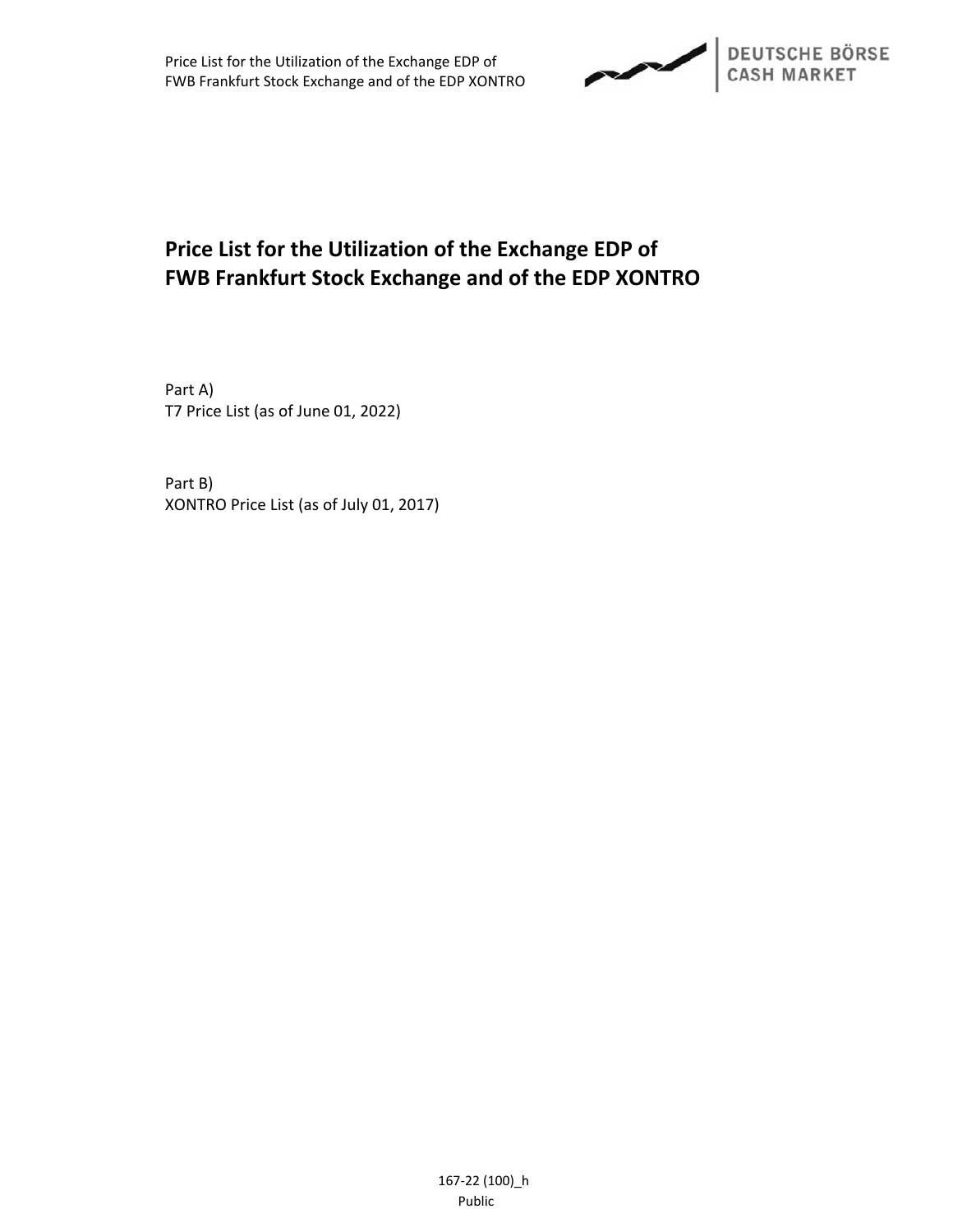

 $T7 - as of June 01, 2022$ 

### **AMENDMENTS ARE MARKED AS FOLLOWS:**

**INSERTIONS ARE UNDERLINED** 

DELETIONS ARE CROSSED OUT

## Part A) T7 Price List

 $[...]$ 

#### $\mathbf{2}$ **Fees dependent on Transaction Volume**

 $[...]$ 

 $2.2<sub>2</sub>$ Executions at Exchange Trading Place "Xetra" - Market Identifier Code "XETR"

 $[...]$ 

#### 2.2.1 Transaction Fees

 $[...]$ 

#### 2.2.1.2 Transaction Fees for Exchange Traded Funds and Exchange Traded Products<sup>2</sup>

 $[\dots]$ 

FWB trading participants which have entered into an agreement on the execution of savings plan / roboadvisory orders in Exchange Traded Funds (ETFs) and Exchange Traded Products (ETPs) with Deutsche Börse AG will not be charged or will be granted refunds of the transaction fee if the conditions for executing such orders defined in this agreement are fulfilled.

 $[\dots]$ 

#### 2.2.3 Rebates, Refunds and Credits

 $[...]$ 

#### 2.2.3.6 Program for Execution of Savings Plan / Robo-Advisory Orders

Trading participants of FWB who have concluded an agreement with Deutsche Börse AG on the Execution of Savings Plan / Robo-Advisory Orders in Shares, ETFs and ETPs shall, upon fulfillment of the conditions

<sup>&</sup>lt;sup>2</sup>Exchange Traded Products (ETPs) include Exchange Traded Commodities (ETCs) and Exchange Traded Notes (ETNs).